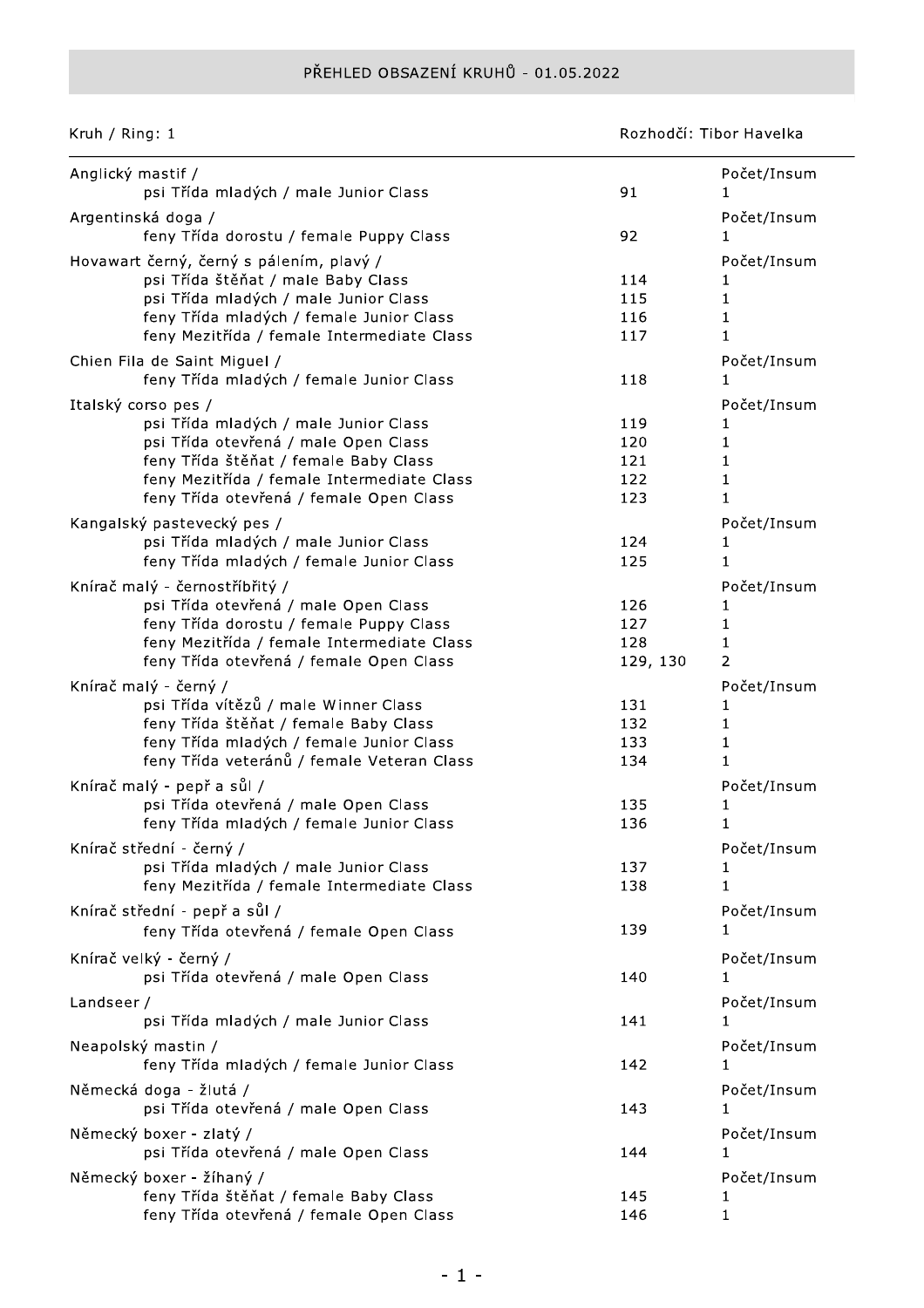|                   | Novofundlandský pes /                                                            |             | Počet/Insum |
|-------------------|----------------------------------------------------------------------------------|-------------|-------------|
|                   | psi Třída vítězů / male Winner Class                                             | 147         | 1           |
|                   | feny Třída mladých / female Junior Class                                         | 148         | 1           |
|                   | feny Třída vítězů / female Winner Class                                          | 149, 150    | 2           |
|                   | Pyrenejský horský pes /                                                          |             | Počet/Insum |
|                   | psi Třída otevřená / male Open Class                                             | 151         | 1           |
|                   | Svatobernardský pes - dlouhosrstý /                                              |             | Počet/Insum |
|                   | feny Třída dorostu / female Puppy Class                                          | 164         | L           |
|                   |                                                                                  |             |             |
|                   | Španělský mastin /                                                               |             | Počet/Insum |
|                   | feny Třída mladých / female Junior Class                                         | 165         | 1           |
| Tibetská doga /   |                                                                                  |             | Počet/Insum |
|                   | feny Třída otevřená / female Open Class                                          | 166         | 1           |
| Tosa-Inu /        |                                                                                  |             | Počet/Insum |
|                   | psi Třída štěňat / male Baby Class                                               | 167         |             |
|                   | feny Třída otevřená / female Open Class                                          | 168         | 1           |
|                   | feny Třída vítězů / female Winner Class                                          | 169         | 1           |
|                   | Velký švýcarský salašnický pes /                                                 |             | Počet/Insum |
|                   | psi Mezitřída / male Intermediate Class                                          | 170         | 1           |
| Bavorský barvář / |                                                                                  |             | Počet/Insum |
|                   | psi Třída dorostu / male Puppy Class                                             | 285         | 1.          |
|                   |                                                                                  |             |             |
| Beagle /          |                                                                                  |             | Počet/Insum |
|                   | psi Třída štěňat / male Baby Class                                               | 286<br>287  | 1           |
|                   | psi Třída dorostu / male Puppy Class<br>psi Třída mladých / male Junior Class    | 288         | 1<br>1      |
|                   | psi Třída otevřená / male Open Class                                             | 289         | 1           |
|                   | feny Třída štěňat / female Baby Class                                            | 290         | 1           |
|                   | feny Třída dorostu / female Puppy Class                                          | 291         | 1           |
|                   | feny Třída mladých / female Junior Class                                         | 292, 293    | 2           |
|                   | feny Mezitřída / female Intermediate Class                                       | 294, 295    | 2           |
| Bloodhound /      |                                                                                  |             | Počet/Insum |
|                   | feny Mezitřída / female Intermediate Class                                       | 296         | 1           |
|                   |                                                                                  |             |             |
| Dalmatin /        |                                                                                  |             | Počet/Insum |
|                   | psi Třída mladých / male Junior Class<br>feny Třída vítězů / female Winner Class | 297<br>298  | 1<br>1      |
|                   | feny Třída veteránů / female Veteran Class                                       | 299         | 1           |
|                   |                                                                                  |             |             |
|                   | Hannoverský barvář /                                                             |             | Počet/Insum |
|                   | feny Třída veteránů / female Veteran Class                                       | 300         | 1           |
| Polský ogar /     |                                                                                  |             | Počet/Insum |
|                   | feny Třída otevřená / female Open Class                                          | 301         | 1           |
|                   | Rhodéský ridgeback /                                                             |             | Počet/Insum |
|                   | psi Třída mladých / male Junior Class                                            | 302         | 1           |
|                   | psi Mezitřída / male Intermediate Class                                          | 303         | 1           |
|                   | psi Třída otevřená / male Open Class                                             | 304         | 1           |
|                   | psi Třída vítězů / male Winner Class                                             | 305         | 1           |
|                   | feny Třída mladých / female Junior Class                                         | $306 - 308$ | 3           |
|                   | feny Mezitřída / female Intermediate Class                                       | 309         | 1           |
|                   | Švýcarský honič - Bernský honič /                                                |             | Počet/Insum |
|                   | psi Třída veteránů / male Veteran Class                                          | 310         | ı           |
|                   | feny Třída vítězů / female Winner Class                                          | 311         | 1           |
|                   | Švýcarský honič - Švycký honič /                                                 |             | Počet/Insum |
|                   | feny Třída veteránů / female Veteran Class                                       | 312         | 1           |
|                   | Velký hrubosrstý vendéeský basset /                                              |             | Počet/Insum |
|                   | psi Třída štěňat / male Baby Class                                               | 313         | 1           |
|                   | Americký bezsrstý terier /                                                       |             | Počet/Insum |
|                   | psi Třída mladých / male Junior Class                                            | 519         | 1           |
|                   |                                                                                  |             |             |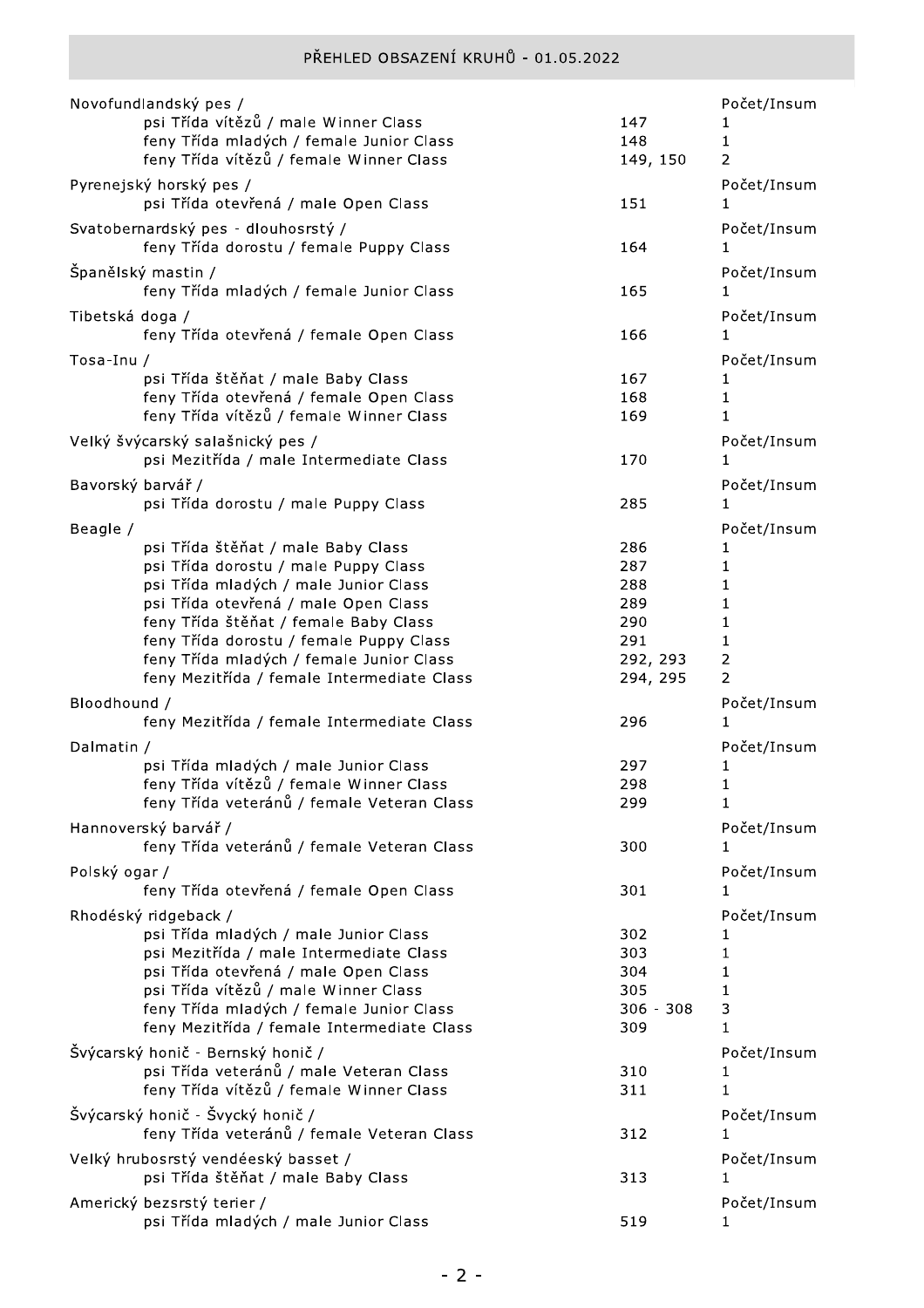| feny Třída mladých / female Junior Class<br>feny Třída vítězů / female Winner Class                                                                                                                                                                                                                                                | $520 - 522$<br>523                            | 3                |
|------------------------------------------------------------------------------------------------------------------------------------------------------------------------------------------------------------------------------------------------------------------------------------------------------------------------------------|-----------------------------------------------|------------------|
| Český strakatý pes /<br>feny Třída mladých / female Junior Class                                                                                                                                                                                                                                                                   | $524 - 526$                                   | Počet/Insum<br>3 |
| Louisianský leopardí pes /<br>feny Třída mladých / female Junior Class<br>feny Mezitřída / female Intermediate Class                                                                                                                                                                                                               | 527<br>528                                    | Počet/Insum      |
| Moskevský strážní pes /<br>psi Třída dorostu / male Puppy Class<br>psi Třída mladých / male Junior Class<br>psi Třída otevřená / male Open Class<br>feny Třída dorostu / female Puppy Class<br>feny Mezitřída / female Intermediate Class<br>feny Třída otevřená / female Open Class<br>feny Třída veteránů / female Veteran Class | 529<br>530<br>531<br>532<br>533<br>534<br>535 | Počet/Insum      |
| Kudrnatý vícebarevný pes - toy /<br>psi Třída vítězů / male Winner Class                                                                                                                                                                                                                                                           | 536                                           | Počet/Insum      |
| Kudrnatý vícebarevný pes - trpasličí /<br>psi Třída dorostu / male Puppy Class<br>psi Třída otevřená / male Open Class<br>feny Třída štěňat / female Baby Class                                                                                                                                                                    | 537<br>538<br>539                             | Počet/Insum      |

Kruh / Ring: 2

Rozhodčí: Karel Hořák

| Australský honácký pes /<br>feny Třída otevřená / female Open Class | $\mathbf{1}$ | Počet/Insum<br>1 |
|---------------------------------------------------------------------|--------------|------------------|
|                                                                     |              |                  |
| Australský ovčák /                                                  | Počet/Insum  |                  |
| psi Třída mladých / male Junior Class                               | $2 - 5$      | 4                |
| psi Mezitřída / male Intermediate Class                             | 6, 7         | $\mathbf 2$      |
| psi Třída otevřená / male Open Class                                | 8, 9         | $\overline{2}$   |
| feny Třída štěňat / female Baby Class                               | 10           | $\mathbf{1}$     |
| feny Třída dorostu / female Puppy Class                             | 11           | 1                |
| feny Třída mladých / female Junior Class                            | $12 - 15$    | 4                |
| feny Mezitřída / female Intermediate Class                          | 16, 17       | 2                |
| feny Třída otevřená / female Open Class                             | $18 - 20$    | 3                |
| Beauceron - černý s pálením, harlekýn /                             |              | Počet/Insum      |
| psi Třída mladých / male Junior Class                               | 21           | 1                |
| psi Třída vítězů / male Winner Class                                | 22           | 1                |
| feny Třída otevřená / female Open Class                             | 23           | 1                |
| Belgický ovčák - Groenendael /                                      |              | Počet/Insum      |
| feny Třída vítězů / female Winner Class                             | 24           | 1.               |
| Belgický ovčák - Malinois /                                         |              | Počet/Insum      |
| feny Třída dorostu / female Puppy Class                             | 25           | 1                |
| feny Třída mladých / female Junior Class                            | $26 - 30$    | 5                |
| Belgický ovčák - Tervueren /                                        |              | Počet/Insum      |
| feny Třída otevřená / female Open Class                             | 31           |                  |
| Bílý švýcarský ovčák /                                              |              | Počet/Insum      |
| psi Třída mladých / male Junior Class                               | 32           | 1                |
| psi Třída otevřená / male Open Class                                | 33           | $\mathbf{1}$     |
| feny Třída dorostu / female Puppy Class                             | 34           | 1                |
| feny Mezitřída / female Intermediate Class                          | 35           | 1                |
| feny Třída otevřená / female Open Class                             | 36           | $\mathbf{1}$     |
| Border kolie /                                                      |              | Počet/Insum      |
| psi Třída štěňat / male Baby Class                                  | 37           |                  |
| psi Třída mladých / male Junior Class                               | 38           | 1                |
| feny Třída dorostu / female Puppy Class                             | 39           | 1                |
| feny Třída mladých / female Junior Class                            | $40 - 45$    | 6                |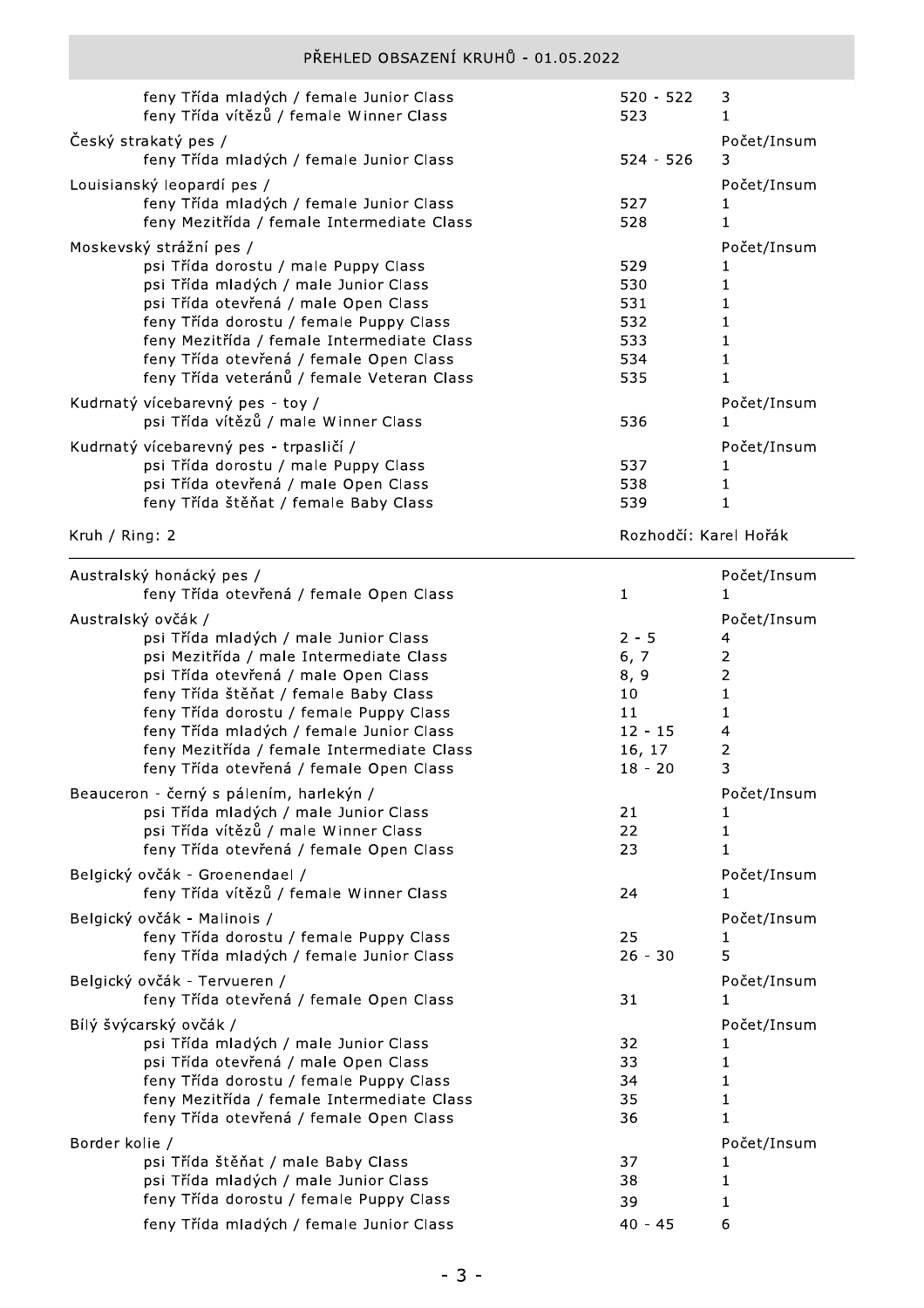|                   | feny Mezitřída / female Intermediate Class                                             | 46, 47          | 2                   |
|-------------------|----------------------------------------------------------------------------------------|-----------------|---------------------|
|                   | Briard - plavý a šedý /                                                                |                 | Počet/Insum         |
|                   | feny Třída mladých / female Junior Class                                               | 48              | 1                   |
|                   | Československý vlčák /                                                                 |                 | Počet/Insum         |
|                   | psi Třída mladých / male Junior Class                                                  | 49              |                     |
|                   | feny Třída štěňat / female Baby Class                                                  | 50              | 1                   |
|                   | Holandský ovčák - krátkosrstý /                                                        |                 | Počet/Insum         |
|                   | psi Třída mladých / male Junior Class                                                  | 51              | 1                   |
| Chodský pes /     | psi Třída mladých / male Junior Class                                                  | $52 - 54$       | Počet/Insum<br>3    |
|                   | psi Mezitřída / male Intermediate Class                                                | 55              | 1                   |
|                   | feny Třída dorostu / female Puppy Class                                                | 56              | 1                   |
|                   | feny Třída mladých / female Junior Class                                               | 57              | 1                   |
|                   | feny Mezitřída / female Intermediate Class                                             | 58<br>59        | 1<br>1              |
|                   | feny Třída otevřená / female Open Class                                                |                 |                     |
|                   | Kolie dlouhosrstá /<br>psi Mezitřída / male Intermediate Class                         | 60, 61          | Počet/Insum<br>2    |
|                   | psi Třída otevřená / male Open Class                                                   | 62              | 1                   |
|                   | feny Třída mladých / female Junior Class                                               | 63              | 1                   |
|                   | feny Mezitřída / female Intermediate Class                                             | 64              | 1                   |
|                   | Kolie krátkosrstá /                                                                    |                 | Počet/Insum         |
|                   | feny Mezitřída / female Intermediate Class                                             | 65              | 1                   |
|                   | Romanian Carpathian Shepherd Dog /                                                     |                 | Počet/Insum         |
|                   | feny Třída veteránů / female Veteran Class                                             | 66              | $\mathbf{1}$        |
| Sheltie /         |                                                                                        |                 | Počet/Insum         |
|                   | psi Třída otevřená / male Open Class<br>feny Třída mladých / female Junior Class       | 67, 68<br>69,70 | 2<br>$\overline{2}$ |
|                   | feny Třída otevřená / female Open Class                                                | 71, 72          | 2                   |
| Slovenský čuvač / |                                                                                        |                 | Počet/Insum         |
|                   | psi Mezitřída / male Intermediate Class                                                | 73              | 1                   |
| Šiperka /         |                                                                                        |                 | Počet/Insum         |
|                   | psi Třída dorostu / male Puppy Class                                                   | 74              | 1                   |
|                   | psi Mezitřída / male Intermediate Class                                                | 75              | 1                   |
|                   | Welsh Corgi Cardigan /                                                                 |                 | Počet/Insum         |
|                   | psi Třída mladých / male Junior Class                                                  | 76              | 1                   |
|                   | psi Třída vítězů / male Winner Class                                                   | 77<br>78        | 1                   |
|                   | feny Třída mladých / female Junior Class<br>feny Mezitřída / female Intermediate Class | 79              | 1<br>1              |
|                   | feny Třída vítězů / female Winner Class                                                | 80              | $\mathbf 1$         |
|                   | Welsh Corgi Pembroke /                                                                 |                 | Počet/Insum         |
|                   | psi Mezitřída / male Intermediate Class                                                | 81, 82          | 2                   |
|                   | psi Třída otevřená / male Open Class                                                   | 83              | 1                   |
|                   | psi Třída pracovní / male Working Class                                                | 84              | 1                   |
|                   | psi Třída vítězů / male Winner Class<br>feny Třída mladých / female Junior Class       | 85<br>$86 - 88$ | 1<br>3              |
|                   | feny Mezitřída / female Intermediate Class                                             | 89              | 1                   |
|                   | feny Třída otevřená / female Open Class                                                | 90              | 1                   |
| Afgánský chrt /   |                                                                                        |                 | Počet/Insum         |
|                   | psi Třída dorostu / male Puppy Class                                                   | 502             | 1                   |
|                   | psi Třída otevřená / male Open Class                                                   | 503             | 1                   |
|                   | feny Třída dorostu / female Puppy Class                                                | 504             | 1                   |
|                   | feny Třída mladých / female Junior Class                                               | 505             | 1                   |
| Azavak /          | psi Třída mladých / male Junior Class                                                  | 506             | Počet/Insum<br>1    |
|                   |                                                                                        |                 |                     |
|                   | Barzoj - ruský chrt /<br>psi Třída mladých / male Junior Class                         | 507, 508        | Počet/Insum<br>2    |
|                   |                                                                                        |                 |                     |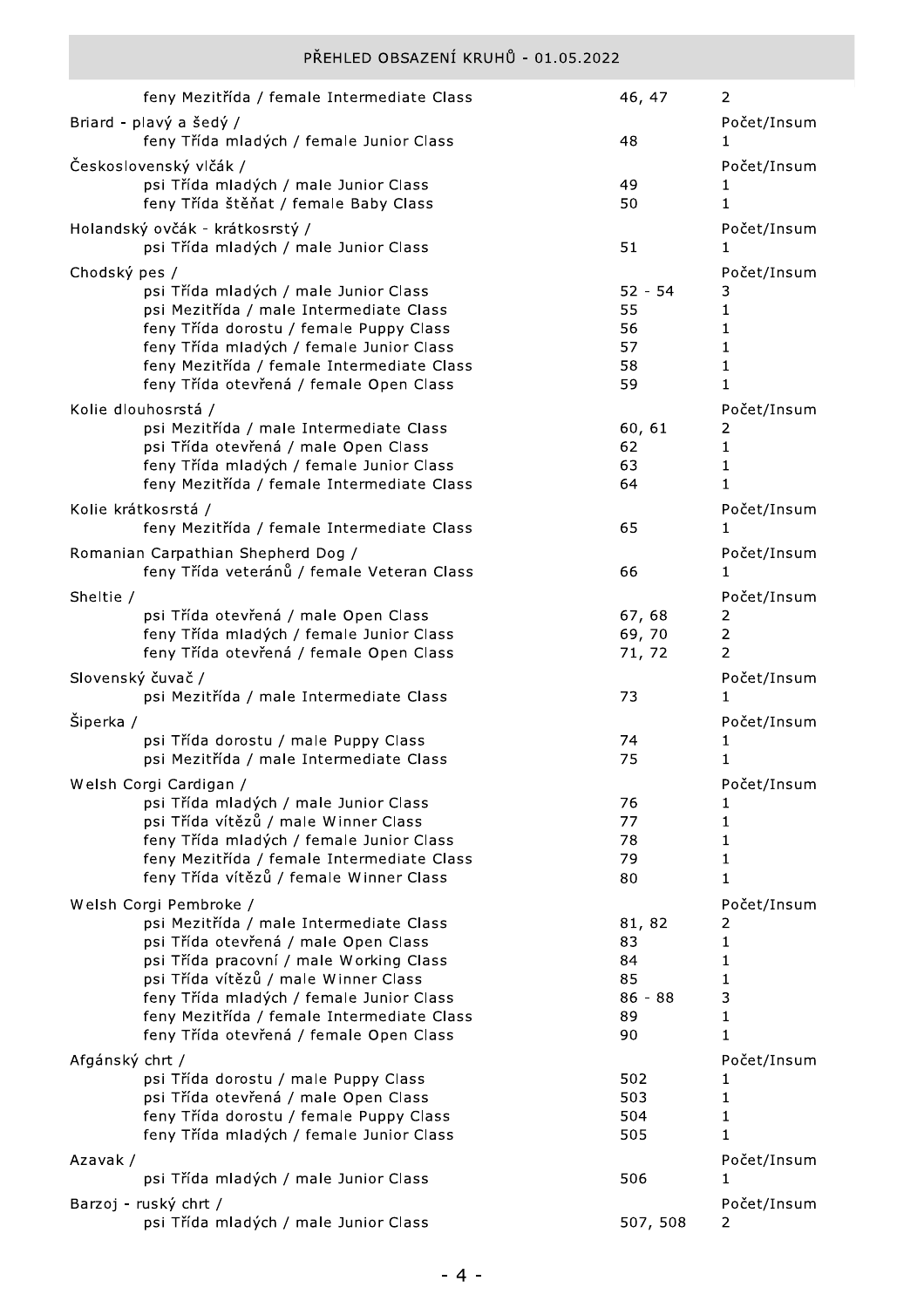|                 | psi Mezitřída / male Intermediate Class    | 509 |             |
|-----------------|--------------------------------------------|-----|-------------|
|                 | psi Třída otevřená / male Open Class       | 510 |             |
|                 | feny Třída dorostu / female Puppy Class    | 511 |             |
|                 | feny Třída mladých / female Junior Class   | 512 |             |
|                 | feny Mezitřída / female Intermediate Class | 513 |             |
| Deerhound /     |                                            |     | Počet/Insum |
|                 | feny Třída otevřená / female Open Class    | 514 |             |
| Irský vlkodav / |                                            |     | Počet/Insum |
|                 | feny Třída mladých / female Junior Class   | 515 |             |
| Whippet /       |                                            |     | Počet/Insum |
|                 | psi Třída otevřená / male Open Class       | 516 |             |
|                 | feny Třída štěňat / female Baby Class      | 517 |             |
|                 | feny Mezitřída / female Intermediate Class | 518 |             |
|                 |                                            |     |             |

## Kruh / Ring: 3

Rozhodčí: Anna Dzidt

| Bišonek / |                                            |             | Počet/Insum  |
|-----------|--------------------------------------------|-------------|--------------|
|           | psi Třída mladých / male Junior Class      | 402         | 1            |
|           | psi Mezitřída / male Intermediate Class    | 403         | 1            |
|           | psi Třída vítězů / male Winner Class       | 404         | 1            |
|           | feny Třída dorostu / female Puppy Class    | 405         | 1            |
|           | feny Třída mladých / female Junior Class   | $406 - 408$ | 3            |
|           | feny Třída otevřená / female Open Class    | 409         | 1            |
|           | feny Třída vítězů / female Winner Class    | 410         | 1            |
|           | Bostonský terier /                         |             | Počet/Insum  |
|           | psi Třída dorostu / male Puppy Class       | 411, 412    | 2            |
|           | psi Třída mladých / male Junior Class      | 413         | $\mathbf 1$  |
|           | psi Mezitřída / male Intermediate Class    | 414         | $\mathbf{1}$ |
|           | psi Třída vítězů / male Winner Class       | 415         | 1            |
|           | feny Mezitřída / female Intermediate Class | 416         | 1            |
|           | Coton de Tuléar /                          |             | Počet/Insum  |
|           | psi Třída mladých / male Junior Class      | 417         | 1            |
|           | Čínský chocholatý pes bez srsti /          |             | Počet/Insum  |
|           | psi Mezitřída / male Intermediate Class    | 418         | 1            |
|           | feny Třída mladých / female Junior Class   | 419         | 1            |
|           | Čínský chocholatý pes osrstěný /           |             | Počet/Insum  |
|           | feny Třída mladých / female Junior Class   | 420         | 1            |
|           | feny Třída otevřená / female Open Class    | 421         | 1            |
|           | Čivava - dlouhosrstá /                     |             | Počet/Insum  |
|           | psi Třída dorostu / male Puppy Class       | 422         | 1            |
|           | psi Třída mladých / male Junior Class      | 423         | 1            |
|           | psi Třída otevřená / male Open Class       | 424         | 1            |
|           | psi Třída vítězů / male Winner Class       | 425         | 1            |
|           | feny Třída dorostu / female Puppy Class    | 426         | 1            |
|           | feny Třída mladých / female Junior Class   | 427         | 1            |
|           | feny Mezitřída / female Intermediate Class | 428         | 1            |
|           | feny Třída otevřená / female Open Class    | 429, 430    | 2            |
|           | Čivava - krátkosrstá /                     |             | Počet/Insum  |
|           | psi Třída dorostu / male Puppy Class       | 431         | 1            |
|           | psi Třída mladých / male Junior Class      | 432         | 1            |
|           | feny Třída mladých / female Junior Class   | 433, 434    | 2            |
|           | feny Třída otevřená / female Open Class    | 435         | 1            |
|           | Francouzský buldoček /                     |             | Počet/Insum  |
|           | psi Třída dorostu / male Puppy Class       | 436         | ı            |
|           | psi Třída mladých / male Junior Class      | 437         | 1            |
|           | psi Mezitřída / male Intermediate Class    | 438         | 1            |
|           | feny Třída dorostu / female Puppy Class    | 439 - 441   | 3            |
|           | feny Třída mladých / female Junior Class   | 442 - 447   | 6            |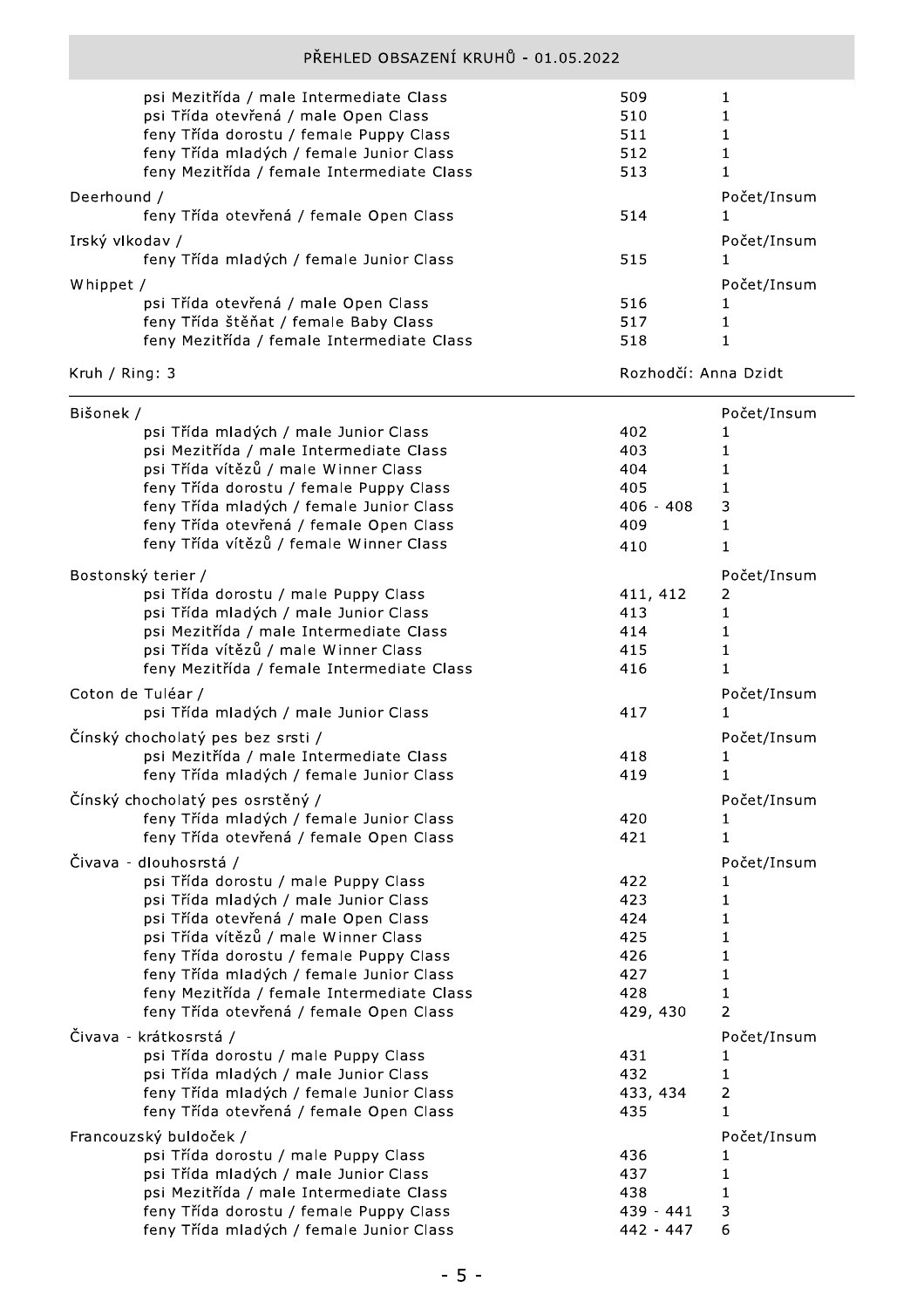| feny Mezitřída / female Intermediate Class<br>feny Třída otevřená / female Open Class                                                                                                                                     | 448<br>449, 450               | 1<br>2                                                |
|---------------------------------------------------------------------------------------------------------------------------------------------------------------------------------------------------------------------------|-------------------------------|-------------------------------------------------------|
| Havanský psík /<br>psi Třída otevřená / male Open Class                                                                                                                                                                   | 451                           | Počet/Insum<br>1                                      |
| Kavalír king charles španěl - blenheim /<br>psi Třída mladých / male Junior Class<br>feny Třída mladých / female Junior Class<br>feny Mezitřída / female Intermediate Class<br>feny Třída veteránů / female Veteran Class | 452, 453<br>454<br>455<br>456 | Počet/Insum<br>2<br>$\mathbf{1}$<br>1<br>$\mathbf{1}$ |
| Kavalír king charles španěl - černý s pálením /<br>psi Třída vítězů / male Winner Class<br>feny Třída dorostu / female Puppy Class                                                                                        | 457<br>458, 459               | Počet/Insum<br>1<br>$\overline{2}$                    |
| Kavalír king charles španěl - ruby /<br>psi Třída mladých / male Junior Class<br>psi Třída otevřená / male Open Class<br>feny Třída otevřená / female Open Class                                                          | 460<br>461, 462<br>463        | Počet/Insum<br>1<br>$\overline{2}$<br>$\mathbf{1}$    |
| Kavalír king charles španěl - trikolor /<br>feny Třída dorostu / female Puppy Class<br>feny Třída mladých / female Junior Class                                                                                           | 464<br>465, 466               | Počet/Insum<br>1<br>$\overline{2}$                    |
| Lhasa Apso /<br>psi Třída dorostu / male Puppy Class<br>feny Třída otevřená / female Open Class                                                                                                                           | 467<br>468                    | Počet/Insum<br>1<br>1                                 |
| Maltézský psík /<br>feny Třída otevřená / female Open Class                                                                                                                                                               | 469                           | Počet/Insum<br>1                                      |
| Malý kontinentální španěl - Papillon nad 2,5kg /<br>feny Třída otevřená / female Open Class<br>feny Třída veteránů / female Veteran Class                                                                                 | 470<br>471                    | Počet/Insum<br>1<br>1                                 |
| Pražský krysařík - černý s pálením /<br>psi Třída otevřená / male Open Class<br>feny Třída štěňat / female Baby Class                                                                                                     | 472<br>473                    | Počet/Insum<br>1<br>1                                 |
| Pražský krysařík - ostatní barvy /<br>psi Třída vítězů / male Winner Class                                                                                                                                                | 474                           | Počet/Insum<br>$\mathbf{1}$                           |
| Pudl toy - bílý /<br>feny Třída mladých / female Junior Class                                                                                                                                                             | 478                           | Počet/Insum<br>1                                      |
| Pudl toy - černý /<br>feny Třída mladých / female Junior Class                                                                                                                                                            | 479                           | Počet/Insum<br>1.                                     |
| Pudl toy - stříbrný /<br>feny Mezitřída / female Intermediate Class                                                                                                                                                       | 480                           | Počet/Insum<br>1                                      |
| Pudl trpasličí - bílý /<br>feny Třída dorostu / female Puppy Class                                                                                                                                                        | 481                           | Počet/Insum<br>1                                      |
| Pudl trpasličí - černý /<br>psi Třída mladých / male Junior Class<br>feny Třída mladých / female Junior Class                                                                                                             | 482<br>483                    | Počet/Insum<br>ı<br>1                                 |
| Pudl trpasličí - hnědý /<br>psi Třída mladých / male Junior Class                                                                                                                                                         | 484, 485                      | Počet/Insum<br>2                                      |
| Pudl střední - černý /<br>psi Třída otevřená / male Open Class                                                                                                                                                            | 486                           | Počet/Insum<br>1                                      |
| Pudl střední - hnědý /<br>psi Třída dorostu / male Puppy Class                                                                                                                                                            | 487                           | Počet/Insum<br>1                                      |
| Pudl střední plavá-červená /<br>feny Třída veteránů / female Veteran Class                                                                                                                                                | 488                           | Počet/Insum<br>1                                      |
| Pudl velký - bílý /<br>psi Třída mladých / male Junior Class                                                                                                                                                              | 489                           | Počet/Insum<br>1                                      |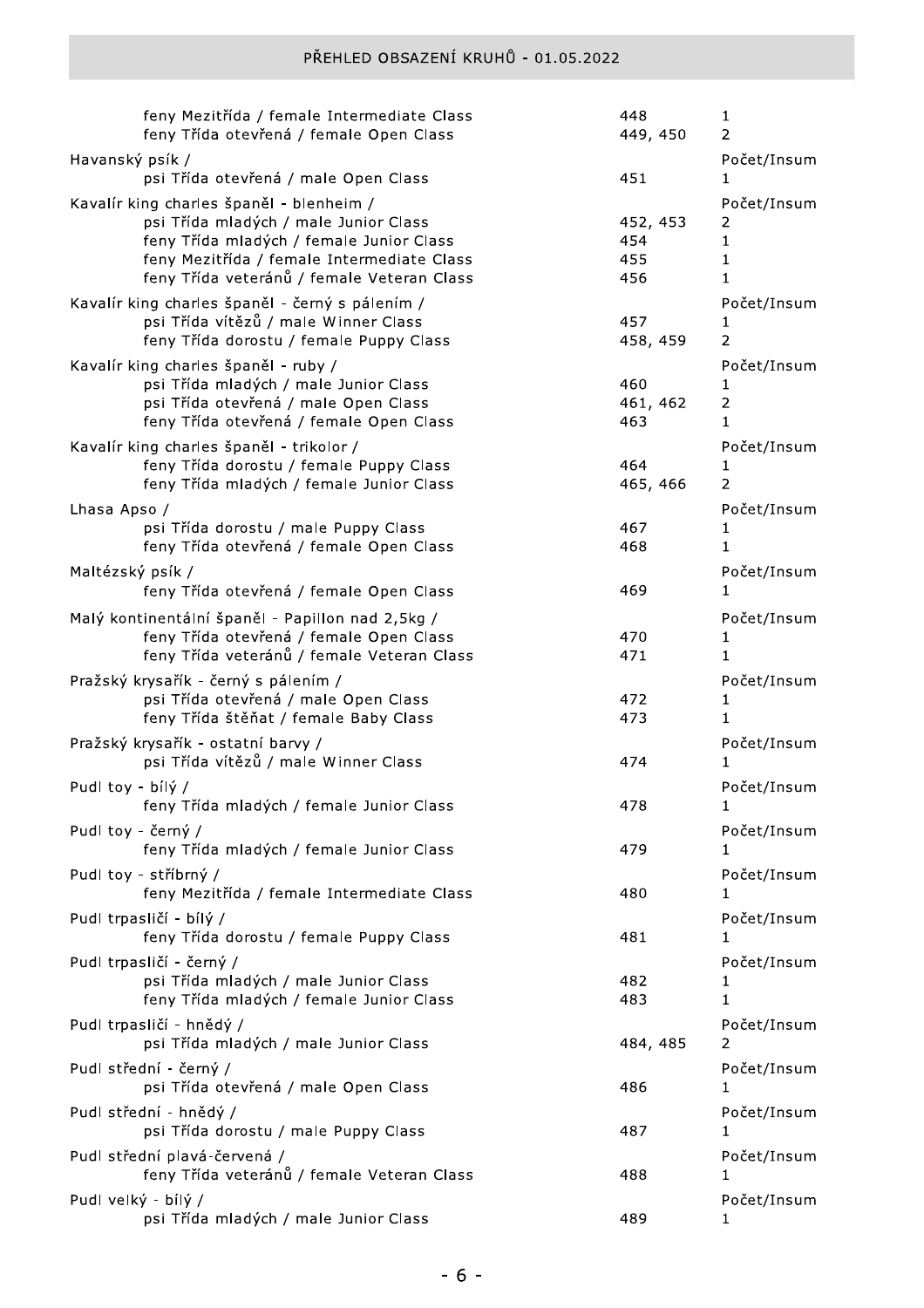|                   | feny Třída vítězů / female Winner Class                                          | 490         | 1                        |
|-------------------|----------------------------------------------------------------------------------|-------------|--------------------------|
|                   | Pudl velký - černý /                                                             |             | Počet/Insum              |
|                   | psi Třída mladých / male Junior Class                                            | 491         | 1                        |
|                   | psi Třída vítězů / male Winner Class                                             | 492         | 1                        |
|                   | psi Třída veteránů / male Veteran Class                                          | 493         | 1                        |
|                   | feny Třída mladých / female Junior Class                                         | 494, 495    | 2                        |
|                   | feny Mezitřída / female Intermediate Class                                       | 496         | 1                        |
|                   | feny Třída vítězů / female Winner Class                                          | 497         | 1                        |
|                   | Pudl velký - hnědý /                                                             |             | Počet/Insum              |
|                   | psi Třída otevřená / male Open Class                                             | 498         | 1                        |
|                   | feny Třída štěňat / female Baby Class                                            | 499         | $\mathbf{1}$             |
|                   | Pudl velký plavá-červená /                                                       |             | Počet/Insum              |
|                   | feny Třída otevřená / female Open Class                                          | 500         | 1                        |
|                   | Pudl velký - stříbrný /                                                          |             | Počet/Insum              |
|                   | psi Třída mladých / male Junior Class                                            | 501         | 1                        |
|                   |                                                                                  |             |                          |
| Shih-tzu /        |                                                                                  |             | Počet/Insum              |
|                   | psi Třída mladých / male Junior Class<br>psi Třída veteránů / male Veteran Class | 475<br>476  | 1<br>$\mathbf{1}$        |
|                   |                                                                                  |             |                          |
| Tibetský terier / |                                                                                  |             | Počet/Insum              |
|                   | psi Třída mladých / male Junior Class                                            | 477         | 1                        |
| Kruh / Ring: 4    |                                                                                  |             | Rozhodčí: Zdeněk Kliment |
|                   |                                                                                  |             |                          |
| Airedale terier / |                                                                                  |             | Počet/Insum              |
|                   | feny Třída mladých / female Junior Class                                         | 171         | 1                        |
|                   | feny Mezitřída / female Intermediate Class                                       | 172         | 1                        |
|                   | Americký stafordširský terier /                                                  |             | Počet/Insum              |
|                   | psi Mezitřída / male Intermediate Class                                          | 173         | 1                        |
|                   | feny Třída dorostu / female Puppy Class                                          | 174         | 1                        |
|                   | feny Třída mladých / female Junior Class                                         | $175 - 177$ | 3                        |
|                   | feny Třída otevřená / female Open Class                                          | 178         | 1                        |
| Border terier /   |                                                                                  |             | Počet/Insum              |
|                   | psi Třída vítězů / male Winner Class                                             | 179         | 1                        |
|                   | feny Třída mladých / female Junior Class                                         | 180         | 1                        |
|                   | feny Mezitřída / female Intermediate Class                                       | 181         |                          |
|                   | feny Třída pracovní / female Working Class                                       | 182         | 1                        |
| Bulteriér /       |                                                                                  |             | Počet/Insum              |
|                   | feny Třída mladých / female Junior Class                                         | $183 - 185$ |                          |
|                   |                                                                                  |             | 3                        |
|                   | feny Třída otevřená / female Open Class                                          | 186         | 1                        |
|                   |                                                                                  |             |                          |
| Český terier /    | feny Třída mladých / female Junior Class                                         | 187         | Počet/Insum<br>1.        |
|                   |                                                                                  |             |                          |
|                   | Foxterier hladkosrstý /                                                          |             | Počet/Insum<br>1         |
|                   | psi Třída mladých / male Junior Class<br>psi Třída veteránů / male Veteran Class | 188<br>189  | 1                        |
|                   |                                                                                  |             |                          |
|                   | Irish Soft Coated Wheaten Terrier /                                              |             | Počet/Insum              |
|                   | psi Třída veteránů / male Veteran Class                                          | 190         | 1<br>1                   |
|                   | feny Třída dorostu / female Puppy Class                                          | 191         |                          |
|                   | Jack Russell Terrier /                                                           |             | Počet/Insum              |
|                   | psi Třída otevřená / male Open Class                                             | 192         | 1<br>1                   |
|                   | feny Mezitřída / female Intermediate Class                                       | 193         |                          |
| Lakeland terier / |                                                                                  |             | Počet/Insum              |
|                   | feny Třída dorostu / female Puppy Class                                          | 194         | 1                        |
|                   | Manchester terier /                                                              |             | Počet/Insum              |
|                   | feny Třída otevřená / female Open Class                                          | 195         | 1                        |
|                   | Miniaturní bullterier /<br>feny Třída dorostu / female Puppy Class               | 196         | Počet/Insum<br>1         |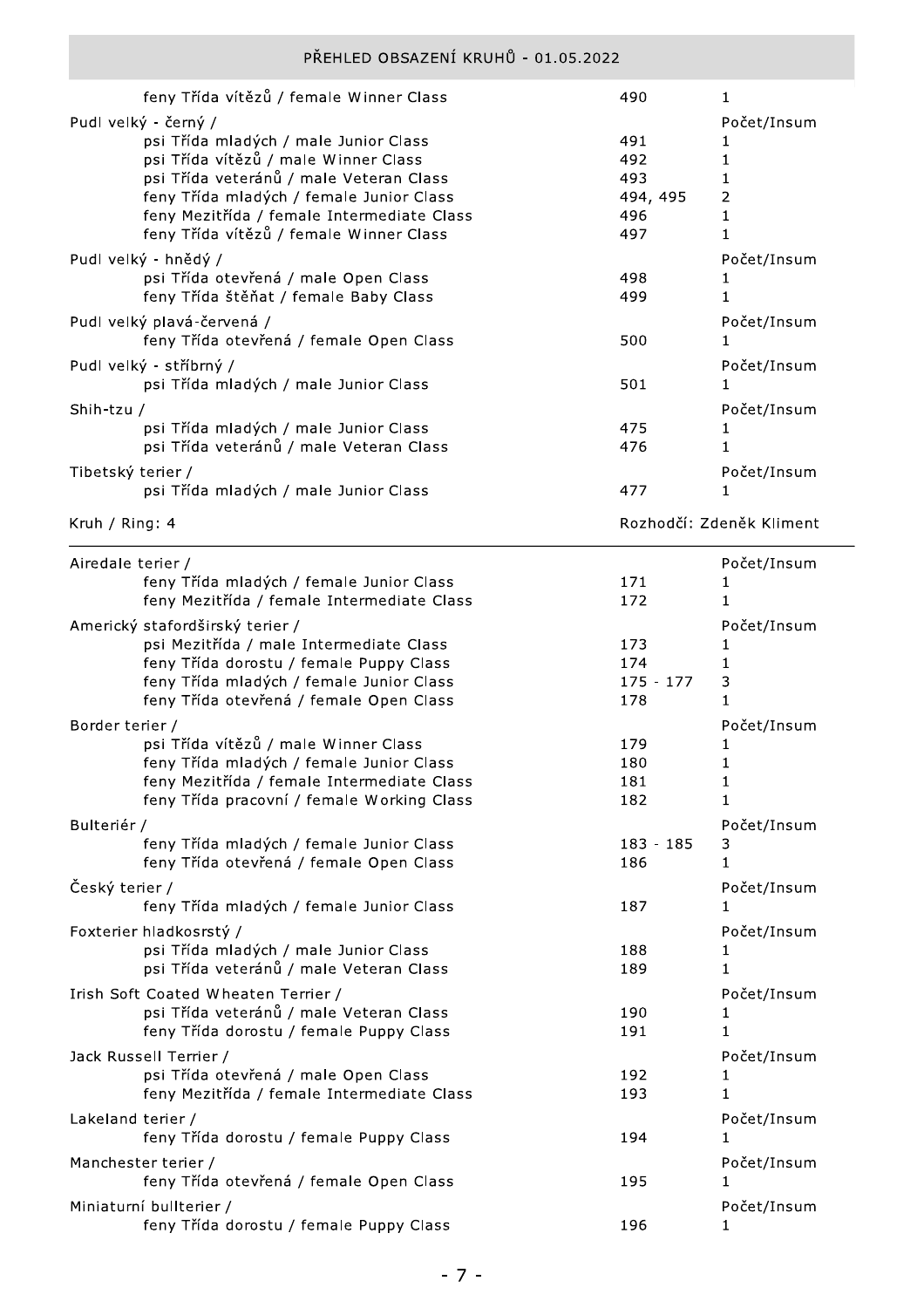|                     | feny Třída mladých / female Junior Class<br>feny Třída otevřená / female Open Class | 197<br>198, 199 | $\mathbf{1}$<br>2         |
|---------------------|-------------------------------------------------------------------------------------|-----------------|---------------------------|
|                     | Německý lovecký terier /                                                            |                 | Počet/Insum               |
|                     | psi Třída mladých / male Junior Class                                               | 200             | 1                         |
|                     | Parson Russell Terrier /<br>feny Třída otevřená / female Open Class                 | 201             | Počet/Insum<br>1          |
| Skotský terier /    |                                                                                     |                 | Počet/Insum               |
|                     | feny Třída mladých / female Junior Class                                            | 202             | 1                         |
|                     | feny Mezitřída / female Intermediate Class                                          | 203             | $\mathbf{1}$              |
| Skye terier /       |                                                                                     |                 | Počet/Insum               |
|                     | feny Třída vítězů / female Winner Class                                             | 204             | 1                         |
|                     | Stafordšírský bullterier /                                                          |                 | Počet/Insum               |
|                     | psi Třída dorostu / male Puppy Class                                                | 205             | 1                         |
|                     | psi Třída mladých / male Junior Class                                               | $206 - 209$     | $\overline{4}$            |
|                     | psi Mezitřída / male Intermediate Class                                             | 210, 211        | 2                         |
|                     | psi Třída otevřená / male Open Class                                                | $212 - 214$     | 3                         |
|                     | feny Třída dorostu / female Puppy Class                                             | 215, 216        | $\overline{2}$            |
|                     | feny Třída mladých / female Junior Class                                            | $217 - 221$     | 5                         |
|                     | feny Třída otevřená / female Open Class                                             | 222             | 1                         |
|                     | West Highland White Terrier /                                                       |                 | Počet/Insum               |
|                     | feny Třída mladých / female Junior Class                                            | 223, 224        | 2                         |
| Yorkšírský terier / |                                                                                     |                 | Počet/Insum               |
|                     | psi Třída dorostu / male Puppy Class                                                | 225             | 1                         |
|                     | psi Třída mladých / male Junior Class                                               | 226, 227        | 2                         |
|                     | psi Třída otevřená / male Open Class                                                | 228             | 1                         |
|                     | feny Třída dorostu / female Puppy Class                                             | 229             | 1                         |
|                     | feny Třída mladých / female Junior Class                                            | $230 - 233$     | 4                         |
|                     | feny Mezitřída / female Intermediate Class                                          | 234, 235        | $\overline{2}$            |
|                     |                                                                                     |                 |                           |
|                     | feny Třída otevřená / female Open Class                                             | 236, 237        | 2                         |
| Kruh / Ring: 5      |                                                                                     |                 | Rozhodčí: Jaroslav Matyáš |
|                     |                                                                                     |                 |                           |
|                     | Jezevčík králičí - dlouhosrstý /                                                    |                 | Počet/Insum               |
|                     | psi Třída otevřená / male Open Class                                                | 238             | 1<br>$\mathcal{P}$        |
|                     | feny Třída otevřená / female Open Class                                             | 239, 240        |                           |
|                     | Jezevčík králičí - hladkosrstý /                                                    |                 | Počet/Insum               |
|                     | feny Třída mladých / female Junior Class                                            | 241             | 1                         |
|                     | Jezevčík standard - dlouhosrstý /                                                   |                 | Počet/Insum               |
|                     | feny Třída mladých / female Junior Class                                            | 242             | 1                         |
|                     | Jezevčík standard - drsnosrstý /                                                    |                 | Počet/Insum               |
|                     | psi Třída mladých / male Junior Class                                               | 243             | 1                         |
|                     |                                                                                     |                 |                           |
|                     | Jezevčík standard - hladkosrstý /                                                   | 244             | Počet/Insum<br>1          |
|                     | feny Mezitřída / female Intermediate Class                                          |                 |                           |
|                     | Jezevčík trpasličí - dlouhosrstý /                                                  |                 | Počet/Insum               |
|                     | psi Třída mladých / male Junior Class                                               | 245, 246        | 2                         |
|                     | psi Třída vítězů / male Winner Class                                                | 247             | $\mathbf{1}$              |
|                     | feny Mezitřída / female Intermediate Class                                          | 248             | 1                         |
|                     | Jezevčík trpasličí - hladkosrstý /                                                  |                 | Počet/Insum               |
|                     | psi Mezitřída / male Intermediate Class                                             | 249             | 1                         |
|                     | psi Třída otevřená / male Open Class                                                | 250             | 1                         |
|                     | feny Třída mladých / female Junior Class                                            | 251, 252        | $\overline{2}$            |
|                     | feny Třída vítězů / female Winner Class                                             | 253             | 1                         |
|                     | feny Třída veteránů / female Veteran Class                                          | 254             | $\mathbf{1}$              |
| Anglický setr /     |                                                                                     |                 | Počet/Insum               |
|                     | feny Třída dorostu / female Puppy Class<br>feny Třída mladých / female Junior Class | 314<br>315, 316 | $\mathbf{1}$<br>2         |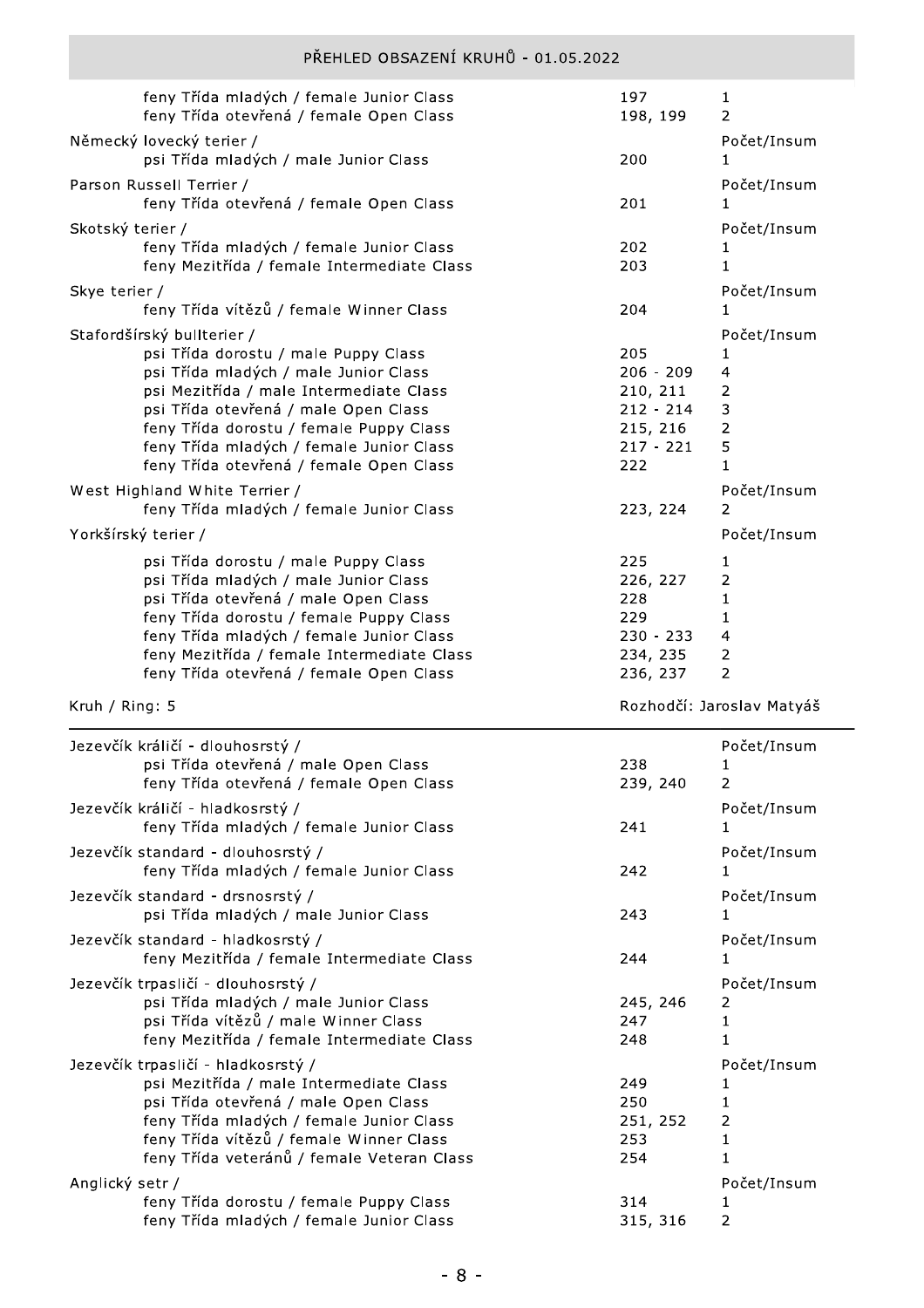|                | Auvergneský ohař krátkosrstý /<br>feny Třída mladých / female Junior Class                                              | 317                    | Počet/Insum<br>1             |
|----------------|-------------------------------------------------------------------------------------------------------------------------|------------------------|------------------------------|
| Český fousek / | psi Třída štěňat / male Baby Class<br>psi Třída mladých / male Junior Class<br>feny Třída mladých / female Junior Class | 318<br>319<br>320, 321 | Počet/Insum<br>1<br>1<br>2   |
|                | Frízský ohař (Stabyhoun) /                                                                                              |                        | Počet/Insum                  |
|                | feny Třída mladých / female Junior Class                                                                                | 322                    | 1                            |
| Gordonsetr /   | psi Třída otevřená / male Open Class                                                                                    | 323                    | Počet/Insum<br>1             |
| Irský setr /   | psi Třída mladých / male Junior Class                                                                                   | 324                    | Počet/Insum<br>1             |
|                | Maďarský ohař drátosrstý /<br>feny Třída mladých / female Junior Class                                                  | $325 - 327$            | Počet/Insum<br>3             |
|                | Maďarský ohař krátkosrstý /                                                                                             |                        | Počet/Insum                  |
|                | feny Třída mladých / female Junior Class<br>feny Třída otevřená / female Open Class                                     | 328<br>329             | 1<br>1                       |
|                | feny Třída pracovní / female Working Class                                                                              | 330                    | 1                            |
|                | Malý münsterlandský ohař /                                                                                              |                        | Počet/Insum                  |
|                | psi Třída otevřená / male Open Class<br>feny Mezitřída / female Intermediate Class                                      | 331<br>332             | 1<br>1                       |
|                | feny Třída otevřená / female Open Class                                                                                 | 333                    | 1                            |
|                | Německý ohař krátkosrstý /                                                                                              |                        | Počet/Insum                  |
|                | psi Třída mladých / male Junior Class                                                                                   | 334, 335               | 2                            |
|                | psi Třída pracovní / male Working Class                                                                                 | 336                    | 1                            |
|                | feny Třída mladých / female Junior Class                                                                                | 337                    | 1                            |
|                | feny Třída otevřená / female Open Class<br>feny Třída pracovní / female Working Class                                   | 338<br>339             | $\mathbf{1}$<br>$\mathbf{1}$ |
|                |                                                                                                                         |                        |                              |
| Pointer /      | psi Mezitřída / male Intermediate Class                                                                                 | 340                    | Počet/Insum<br>1             |
|                | Velký münsterlandský ohař /                                                                                             |                        | Počet/Insum                  |
|                | psi Třída mladých / male Junior Class                                                                                   | 341                    | 1                            |
|                | feny Třída mladých / female Junior Class                                                                                | 342                    | 1                            |
|                | Výmarský ohař - krátkosrstý /                                                                                           |                        | Počet/Insum                  |
|                | psi Třída mladých / male Junior Class                                                                                   | 343                    | ı                            |
|                | feny Třída otevřená / female Open Class                                                                                 | 344                    | 1                            |
|                | Americký kokršpaněl - černý a černý s pálením /                                                                         |                        | Počet/Insum                  |
|                | psi Třída veteránů / male Veteran Class                                                                                 | 345                    | ı                            |
|                | feny Mezitřída / female Intermediate Class                                                                              | 346                    | 1                            |
|                | Americký kokršpaněl - ostatní jednobarevní /<br>psi Třída otevřená / male Open Class                                    | 347                    | Počet/Insum<br>1             |
|                |                                                                                                                         |                        | Počet/Insum                  |
|                | Americký kokršpaněl - vícebarevní /<br>psi Třída vítězů / male Winner Class                                             | 348                    | 1                            |
|                | feny Třída mladých / female Junior Class                                                                                | 349                    | 1                            |
|                | feny Třída otevřená / female Open Class                                                                                 | 350, 351               | 2                            |
|                | Anglický kokršpaněl - černý a černý s pálením /                                                                         |                        | Počet/Insum                  |
|                | psi Třída dorostu / male Puppy Class                                                                                    | 352                    | 1                            |
|                | feny Třída dorostu / female Puppy Class                                                                                 | 353                    | 1                            |
|                | feny Mezitřída / female Intermediate Class                                                                              | 354                    | 1                            |
|                | feny Třída pracovní / female Working Class                                                                              | 355                    | 1                            |
|                | Anglický kokršpaněl - vícebarevní /                                                                                     |                        | Počet/Insum                  |
|                | psi Třída dorostu / male Puppy Class<br>psi Mezitřída / male Intermediate Class                                         | 356<br>357, 358        | 1<br>$\overline{2}$          |
|                | feny Třída mladých / female Junior Class                                                                                | 359                    | 1                            |
|                | feny Mezitřída / female Intermediate Class                                                                              | 360                    | $\mathbf{1}$                 |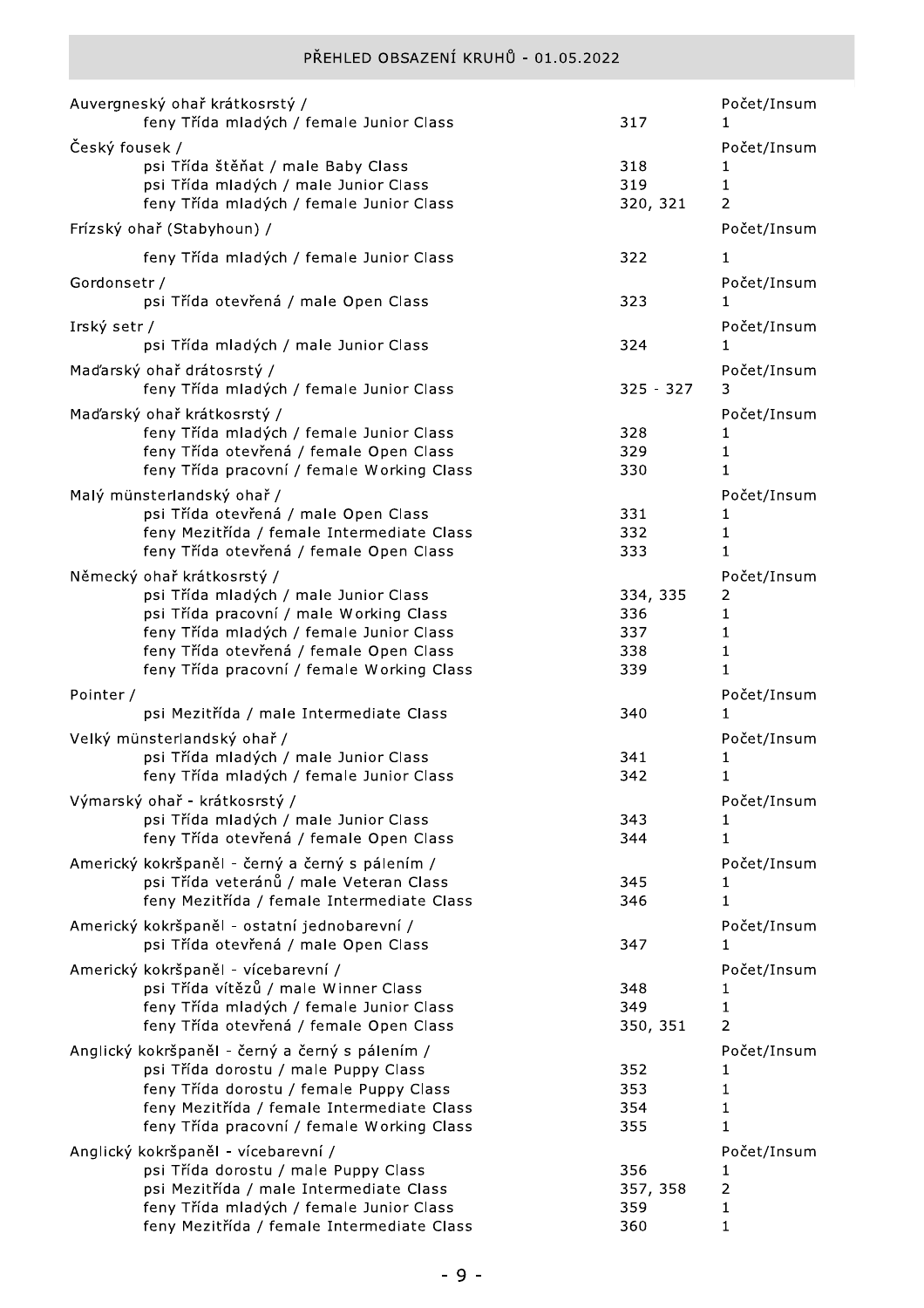| PŘEHLED OBSAZENÍ KRUHŮ - 01.05.2022                                                                                                                                                                                                                                                                                              |                                                                |                                                |
|----------------------------------------------------------------------------------------------------------------------------------------------------------------------------------------------------------------------------------------------------------------------------------------------------------------------------------|----------------------------------------------------------------|------------------------------------------------|
| feny Třída vítězů / female Winner Class<br>feny Třída veteránů / female Veteran Class                                                                                                                                                                                                                                            | 361<br>362                                                     | 1<br>1                                         |
| Anglický špringr španěl /<br>psi Třída dorostu / male Puppy Class<br>feny Třída dorostu / female Puppy Class<br>feny Třída vítězů / female Winner Class                                                                                                                                                                          | 363<br>364<br>365                                              | Počet/Insum<br>1<br>1<br>$\mathbf{1}$          |
| Flat Coated Retriever /<br>psi Třída mladých / male Junior Class                                                                                                                                                                                                                                                                 | 366                                                            | Počet/Insum<br>1                               |
| Kooikerhondje /<br>psi Třída mladých / male Junior Class                                                                                                                                                                                                                                                                         | 367                                                            | Počet/Insum<br>1                               |
| Labradorský retriever /<br>psi Třída dorostu / male Puppy Class<br>psi Třída mladých / male Junior Class<br>psi Třída vítězů / male Winner Class<br>feny Třída štěňat / female Baby Class<br>feny Třída mladých / female Junior Class<br>feny Mezitřída / female Intermediate Class<br>feny Třída otevřená / female Open Class   | 368<br>369<br>370<br>371<br>372, 373<br>374<br>$375 - 377$     | Počet/Insum<br>1<br>1<br>1<br>1<br>2<br>1<br>3 |
| Lagotto romagnolo /<br>psi Třída mladých / male Junior Class<br>psi Třída vítězů / male Winner Class<br>feny Třída dorostu / female Puppy Class                                                                                                                                                                                  | 378<br>379<br>380                                              | Počet/Insum<br>1<br>1<br>1                     |
| Německý křepelák /<br>feny Mezitřída / female Intermediate Class                                                                                                                                                                                                                                                                 | 381                                                            | Počet/Insum<br>$\mathbf{1}$                    |
| Nova Scotia Duck Tolling Retriever /<br>psi Třída dorostu / male Puppy Class<br>feny Třída mladých / female Junior Class                                                                                                                                                                                                         | 382<br>383                                                     | Počet/Insum<br>1<br>1                          |
| Portugalský vodní pes /<br>psi Třída mladých / male Junior Class                                                                                                                                                                                                                                                                 | 384                                                            | Počet/Insum<br>1                               |
| Španělský vodní pes /<br>psi Mezitřída / male Intermediate Class                                                                                                                                                                                                                                                                 | 385                                                            | Počet/Insum<br>1                               |
| feny Třída mladých / female Junior Class<br>Welššpringršpaněl /<br>psi Třída otevřená / male Open Class<br>psi Třída veteránů / male Veteran Class                                                                                                                                                                               | 386<br>387<br>388                                              | 1<br>Počet/Insum<br>1<br>1                     |
| Zlatý retriever /<br>psi Třída mladých / male Junior Class<br>psi Mezitřída / male Intermediate Class<br>feny Třída dorostu / female Puppy Class<br>feny Třída mladých / female Junior Class<br>feny Mezitřída / female Intermediate Class<br>feny Třída otevřená / female Open Class<br>feny Třída vítězů / female Winner Class | 389, 390<br>391<br>392<br>393 - 396<br>397<br>398 - 400<br>401 | Počet/Insum<br>2<br>1<br>1<br>4<br>1<br>3<br>1 |
| Kruh / Ring: 6                                                                                                                                                                                                                                                                                                                   |                                                                | Rozhodčí: Martin Šipkovský                     |
| Bernský salašnický pes /                                                                                                                                                                                                                                                                                                         |                                                                | Počet/Insum                                    |

| Bernský salašnický pes /                 |             | Počet/Insum   |
|------------------------------------------|-------------|---------------|
| psi Třída mladých / male Junior Class    | $93 - 95$   | 3             |
| psi Třída otevřená / male Open Class     | 96          |               |
| psi Třída vítězů / male Winner Class     | 97          |               |
| feny Třída dorostu / female Puppy Class  | 98          |               |
| feny Třída mladých / female Junior Class | 99, 100     | $\mathcal{P}$ |
| feny Třída otevřená / female Open Class  | $101 - 103$ | 3             |
| Bullmastif /                             |             | Počet/Insum   |
| psi Třída otevřená / male Open Class     | $104 - 107$ | 4             |
| psi Třída vítězů / male Winner Class     | 108, 109    | 2             |